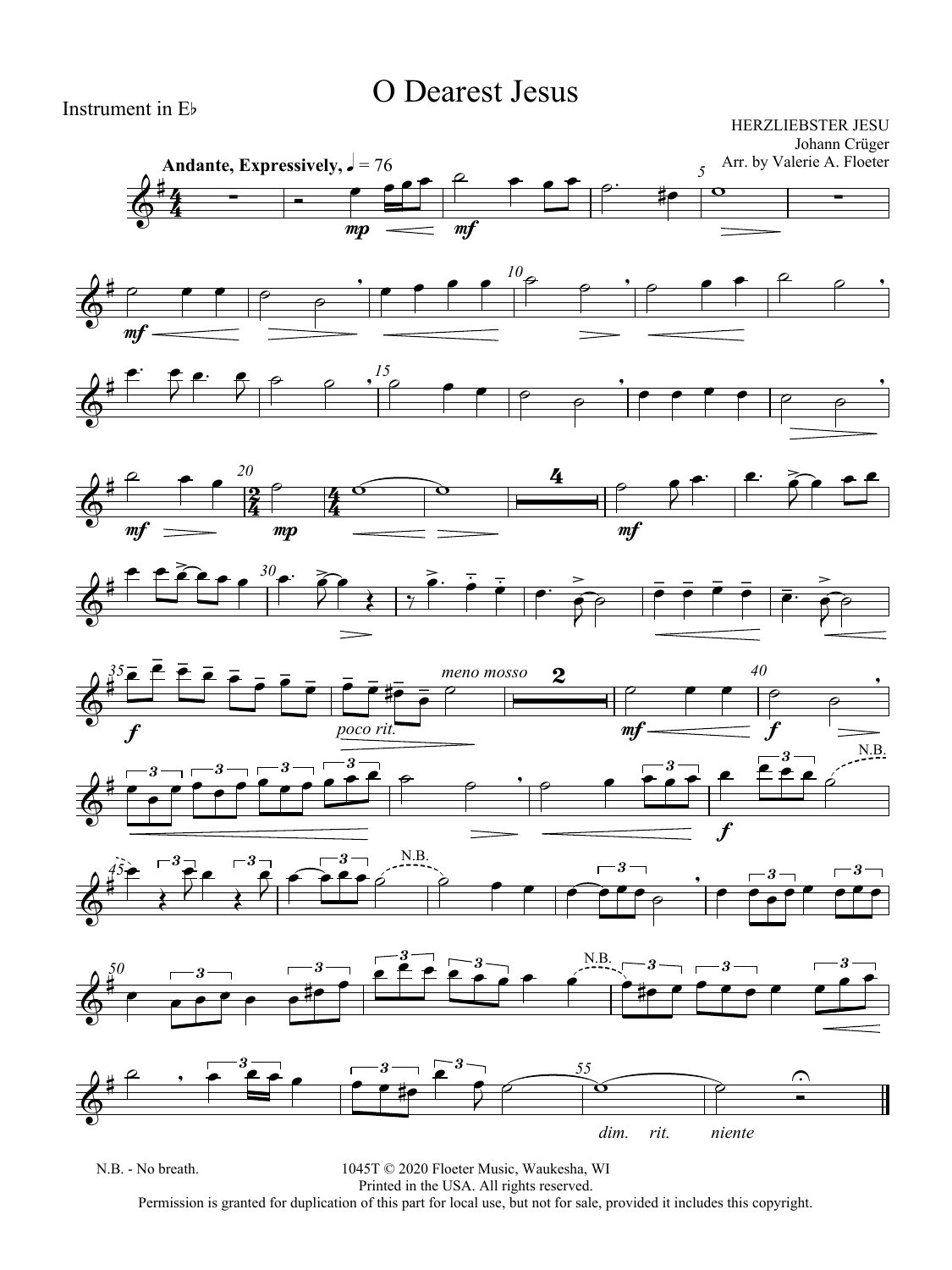## In God, My Faithful God

Instrument in Eb

AUF MEINEN LIEBEN GOTT *Kurtzweilige Teutsche Lieder* Arr. by Valerie A. Floeter

















1045T © 2020 Floeter Music, Waukesha, WI Printed in the USA. All rights reserved. Permission is granted for duplication of this part for local use, but not for sale, provided it includes this copyright.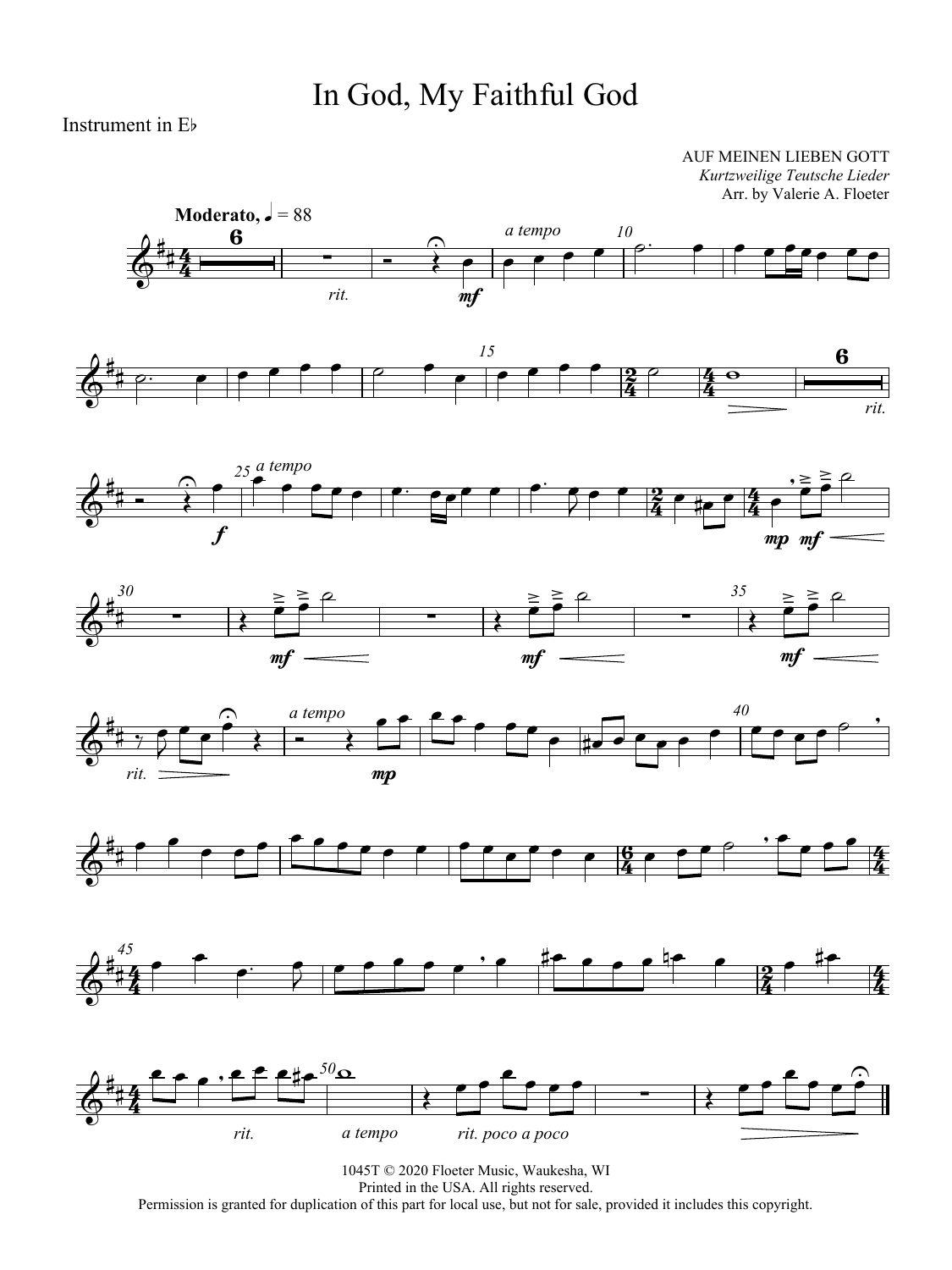### Christ Is Made the Sure Foundation



#### WESTMINSTER ABBEY Henry Purcell Arr. by Valerie A. Floeter



















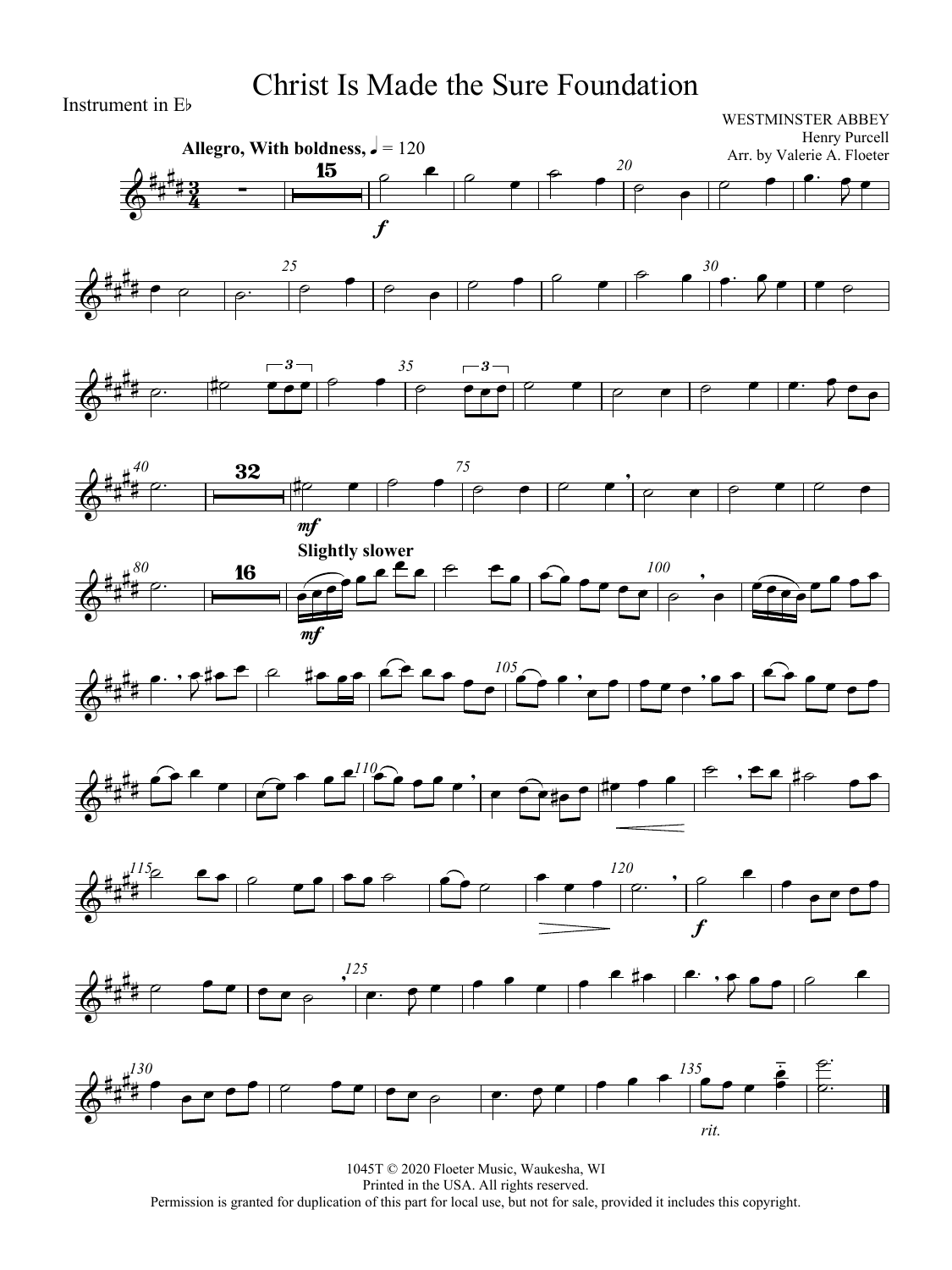## Sing to the Lord of Harvest

Instrument in Eb

WIE LIEBLICH IST DER MAIEN Johann Steurlein

















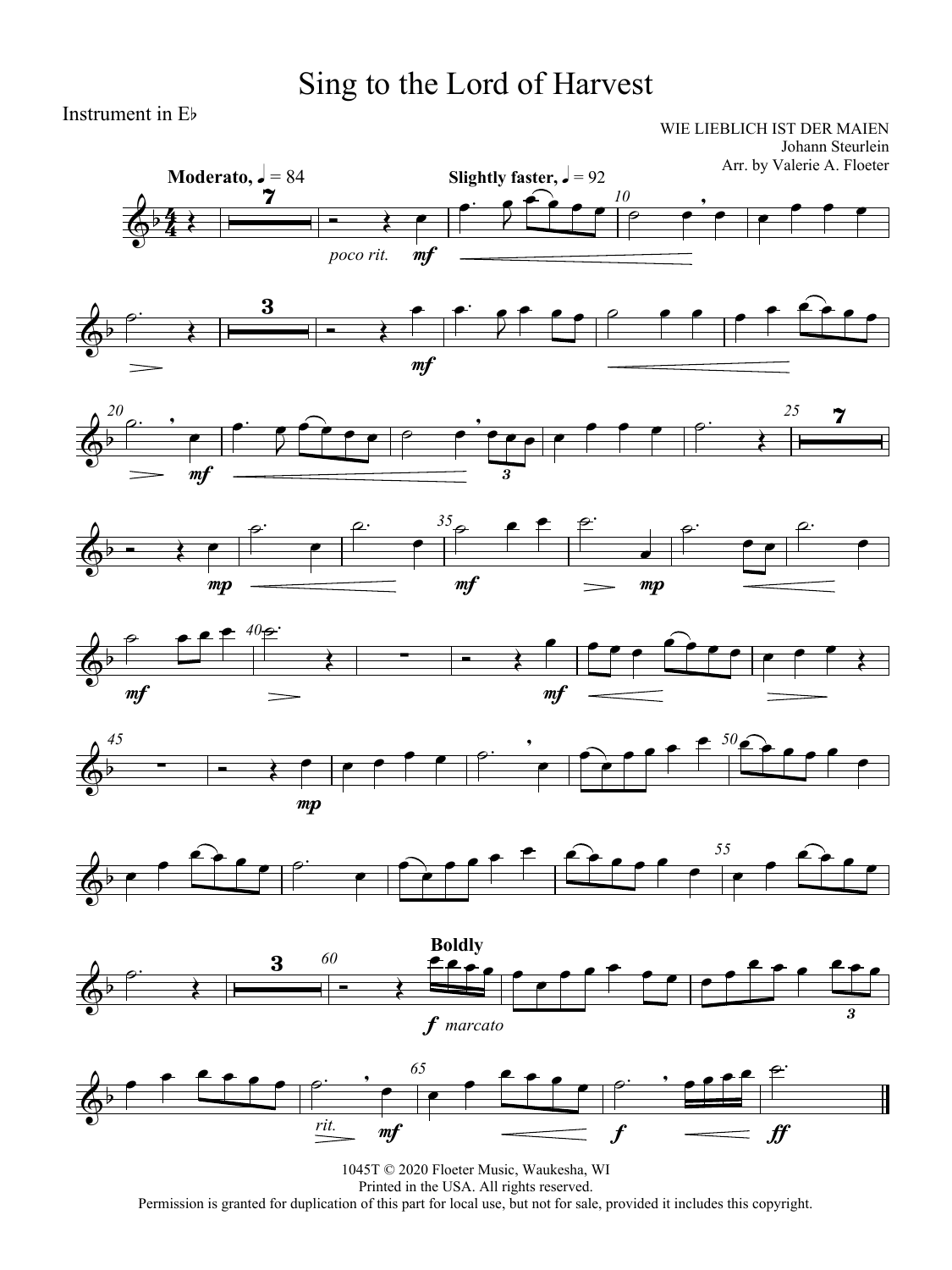### *to Dr. Patricia Backhaus* Behold, a Branch Is Growing

Instrument in Eb

ES IST EIN ROS *Alte Catholische Geistliche Kirchenges*eng Arr. by Valerie A. Floeter













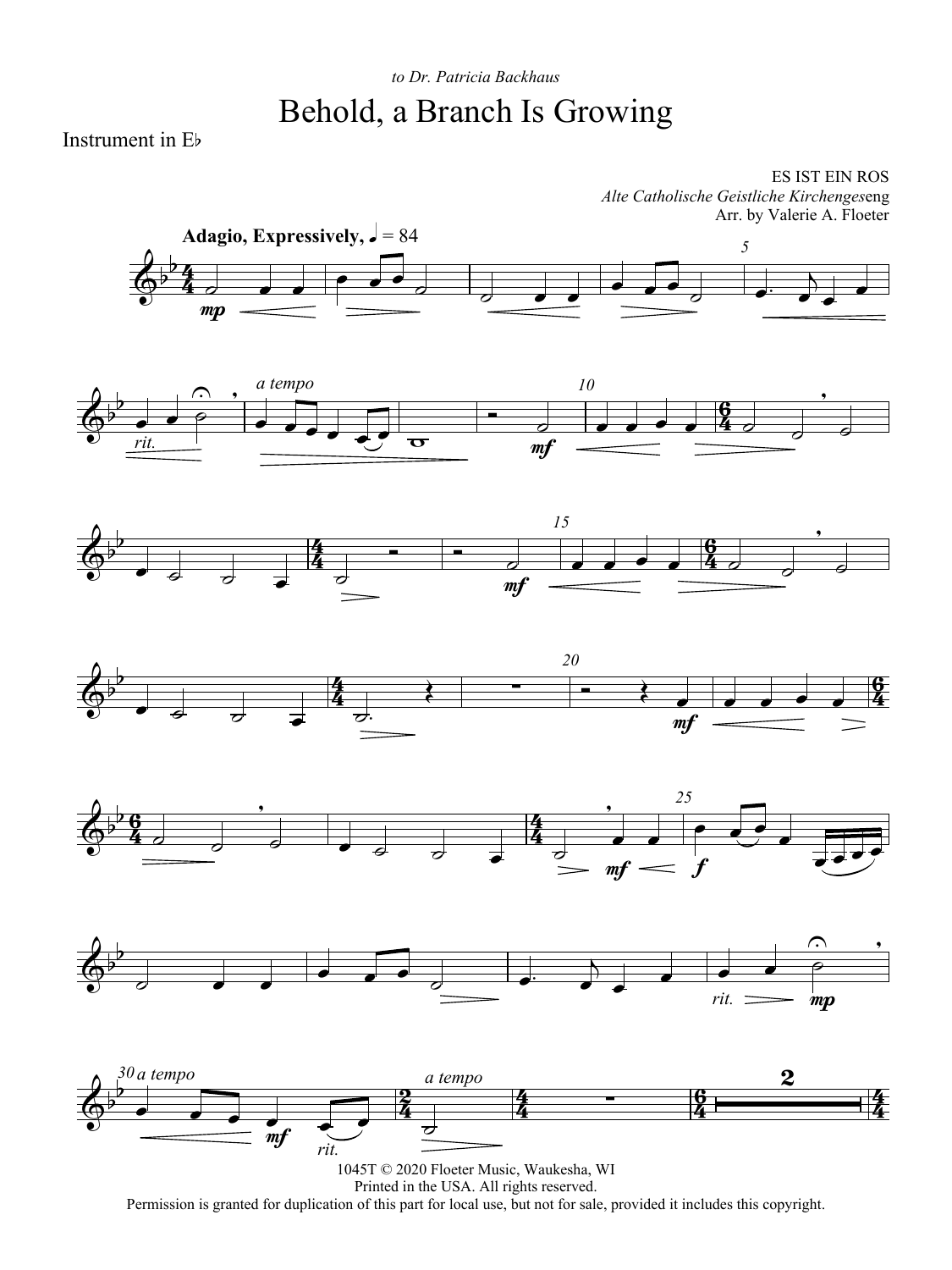### Instrument in Eb

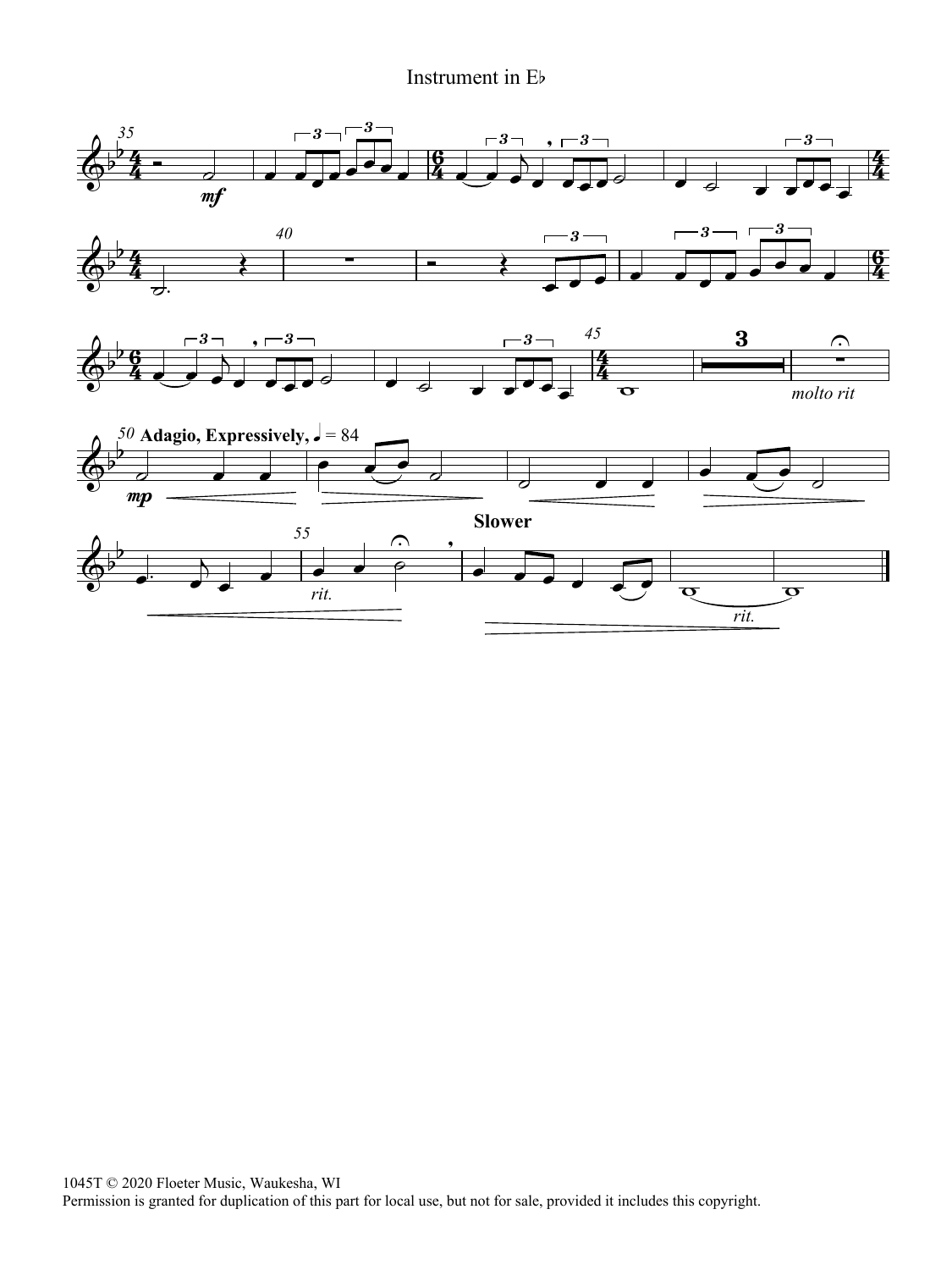

WHO IS HE William Russell Handy Arr. by Valerie A. Floeter













1045T © 2020 Floeter Music, Waukesha, WI Printed in the USA. All rights reserved. Permission is granted for duplication of this part for local use, but not for sale, provided it includes this copyright.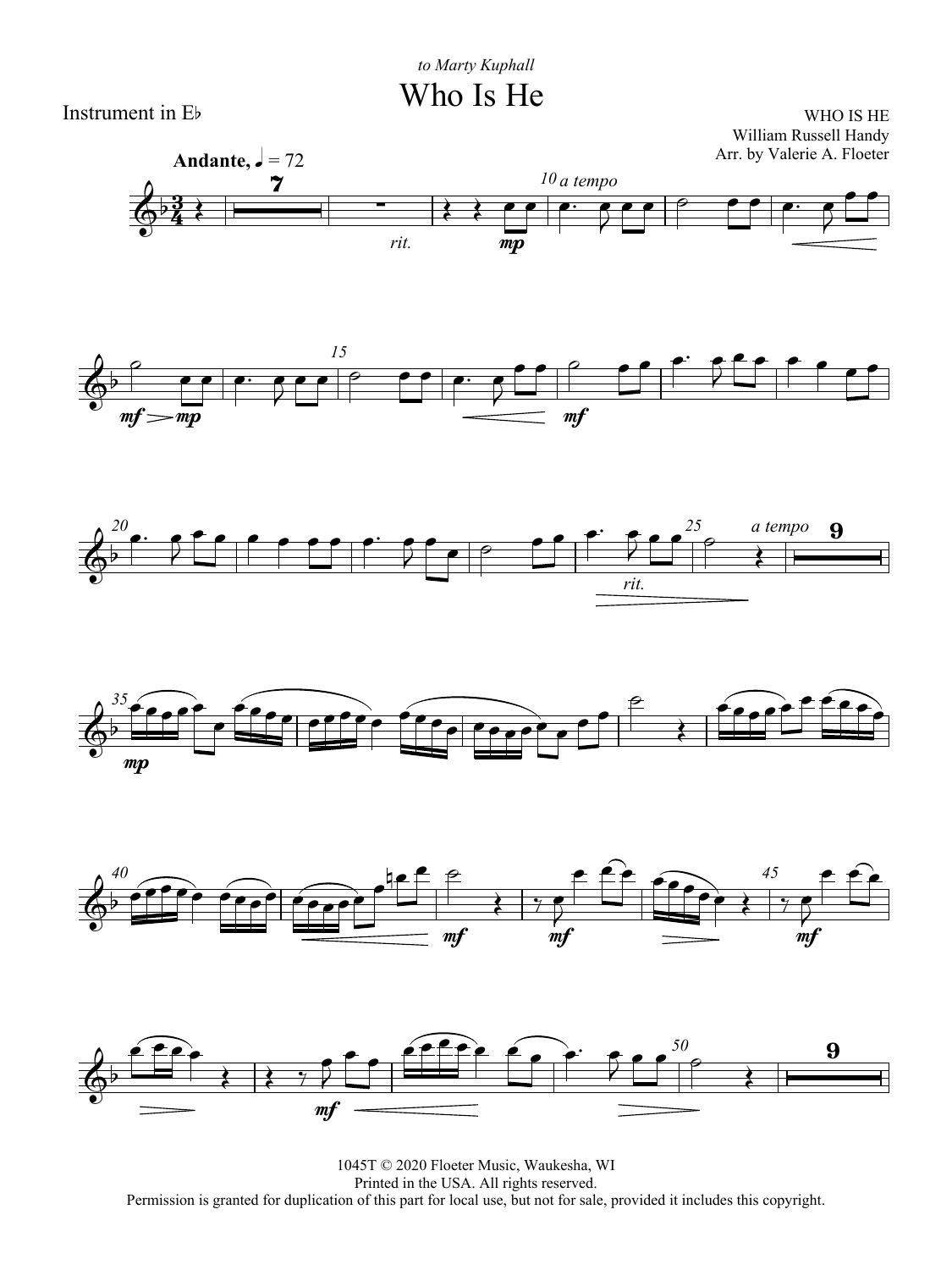













1045T © 2020 Floeter Music, Waukesha, WI

Permission is granted for duplication of this part for local use, but not for sale, provided it includes this copyright.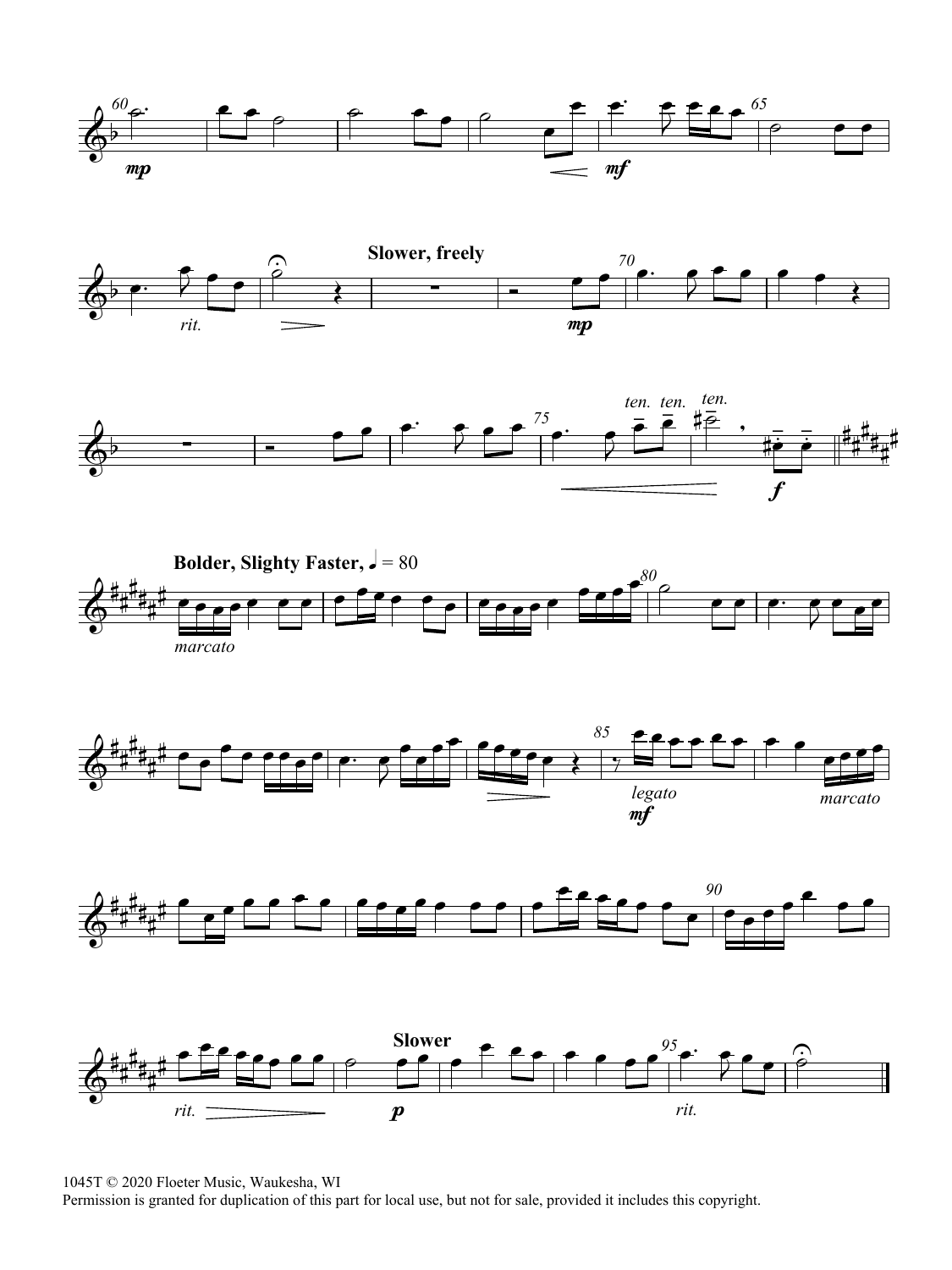## Many and Great, O God

#### Instrument in Eb

LAC QUI PARLE Dakota Melody Arr. by Valerie A. Floeter















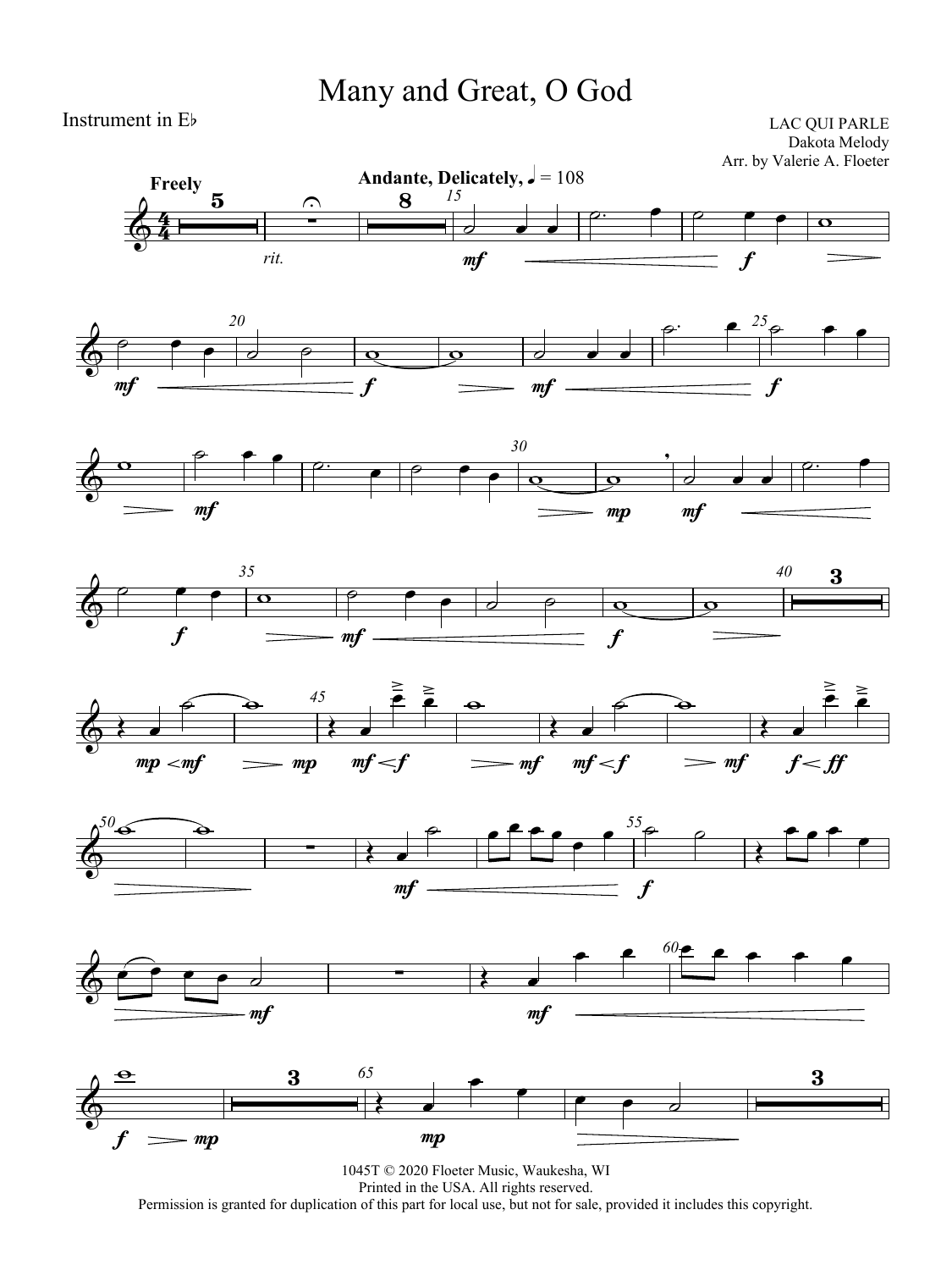#### Instrument in Eb



1045T © 2020 Floeter Music, Waukesha, WI

Permission is granted for duplication of this part for local use, but not for sale, provided it includes this copyright.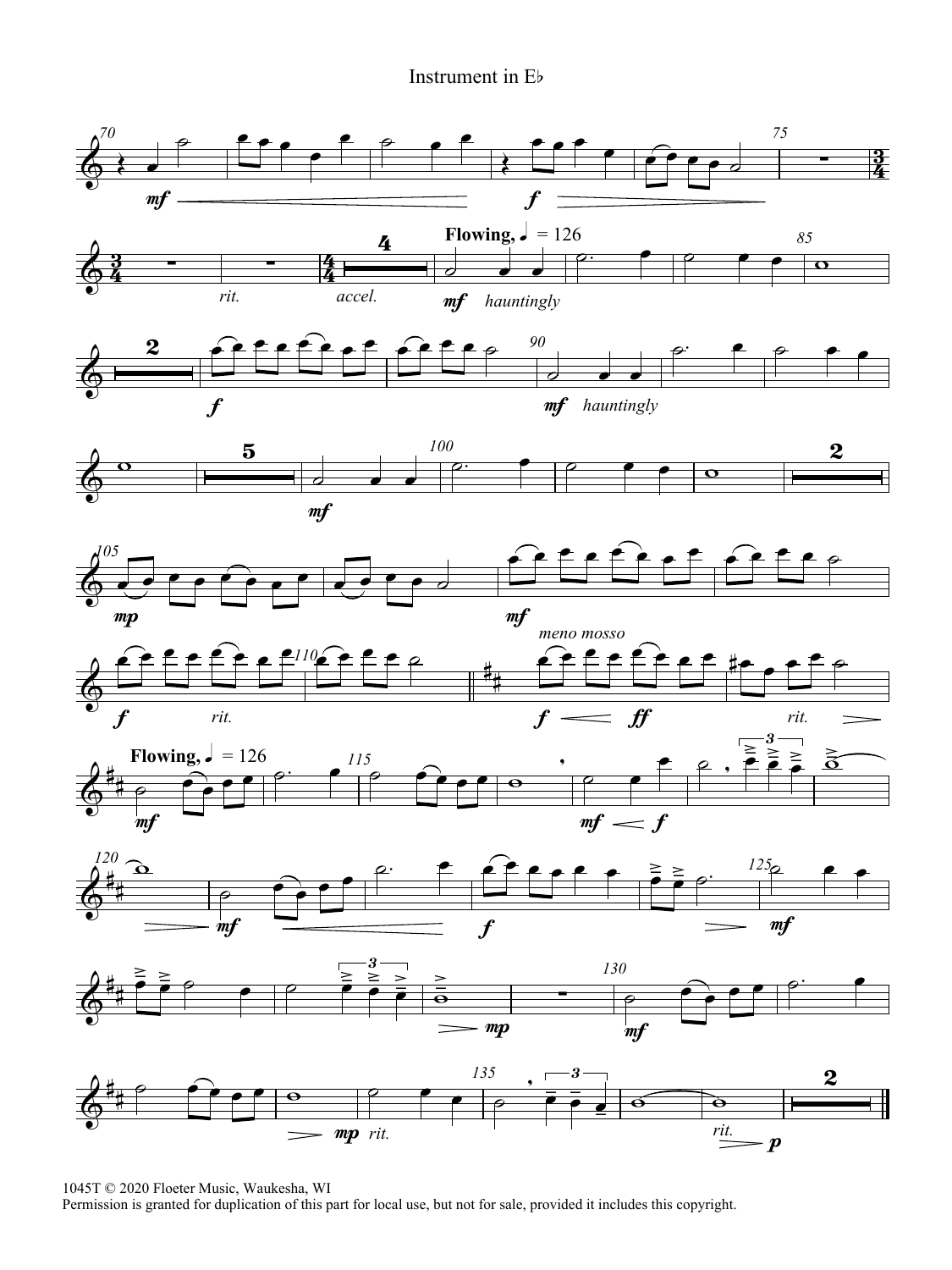### *to Al Floeter* The Church's One Foundation

Instrument in Eb

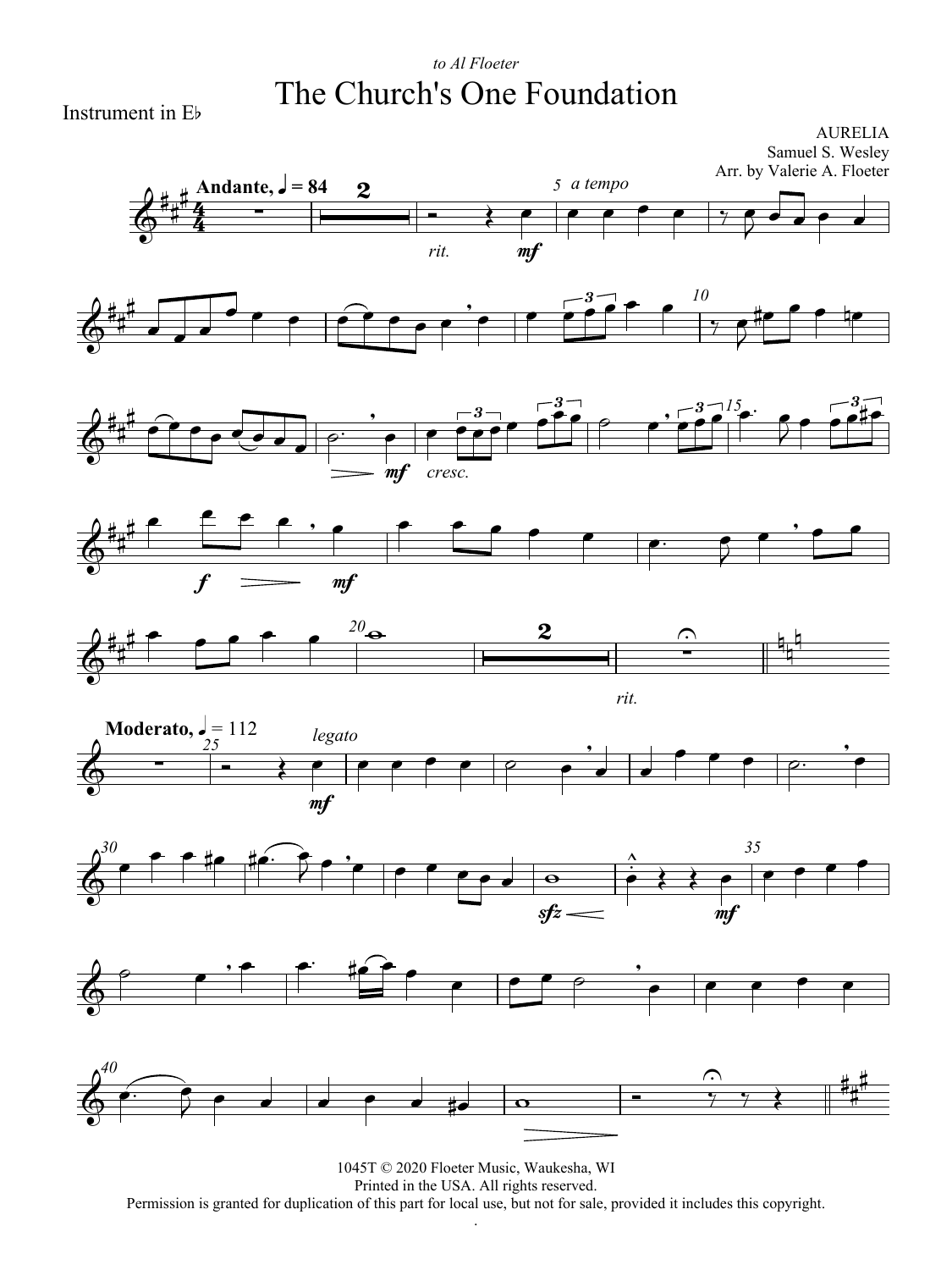#### Instrument in Eb